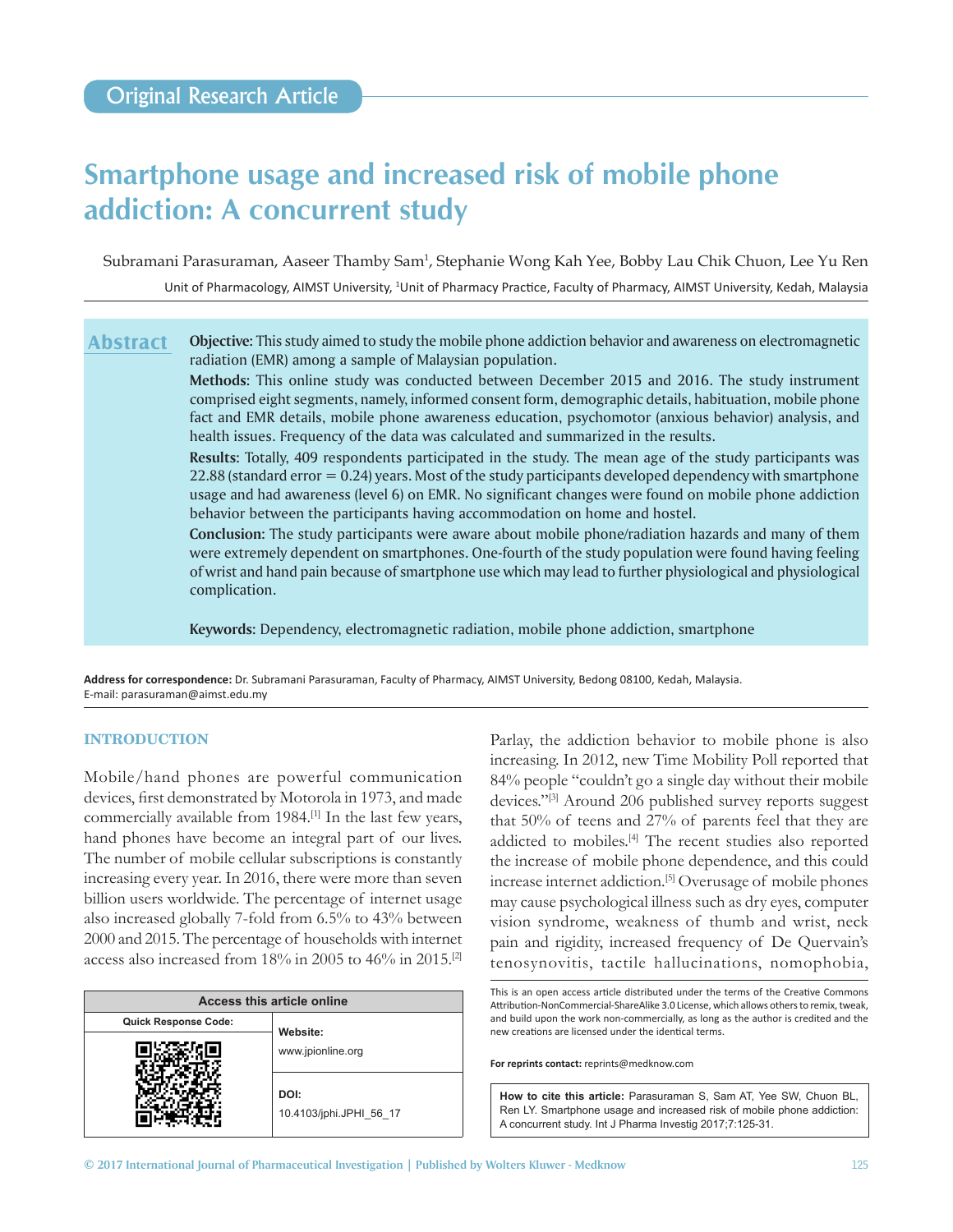insecurity, delusions, auditory sleep disturbances, insomnia, hallucinations, lower self-confidence, and mobile phone addiction disorders.[6] In animals, chronic exposure to Wi-Fi radiation caused behavioral alterations, liver enzyme impairment, pyknotic nucleus, and apoptosis in brain cortex.[7] Kesari *et al*. concluded that the mobile phone radiation may increase the reactive oxygen species, which plays an important role in the development of metabolic and neurodegenerative diseases.[8]

In recent years, most of the global populations (especially college and university students), use smartphones, due to its wide range of applications. While beneficial in numerous ways, smartphones have disadvantages such as reduction in work efficacy, personal attention social nuisance, and psychological addiction. Currently, the addiction to smartphones among students is 24.8%–27.8%, and it is progressively increasing every year.[9] Mobile phone is becoming an integral part to students with regard to managing critical situations and maintaining social relationships.<sup>[10]</sup> This behavior may reduce thinking capabilities, affect cognitive functions, and induce dependency. The signs of smartphone addiction are constantly checking the phone for no reason, feeling anxious or restless without the phone, waking up in the middle of night to check the mobile and communication updates, delay in professional performance as a result of prolonged phone activities, and distracted with smartphone applications.[11]

Mobile phone is the most dominant portal of information and communication technology. A mental impairment resulting from modern technology has come to the attention of sociologists, psychologists, and scholars of education on mobile addiction.<sup>[12]</sup> Mobile phone addiction and withdrawal from mobile network may increase anger, tension, depression, irritability, and restlessness which may alter the physiological behavior and reduce work efficacy. Hence, the present study was planned to study the addiction behavior of mobile phone usage using an online survey.

### **METHODS**

This study was approved by Human and Animal Ethics Committee of AIMST University (AUHAEC/FOP/2016/05) and conducted according to the Declaration of Helsinki. The study was conducted among a sample of Malaysian adults. The study participants were invited through personal communications to fill the online survey form. The study was conducted between December 2015 and 2016. The study instrument comprised eight segments, namely, informed consent information, consent acceptance page,

demographic details, habituation, mobile phone fact and electromagnetic radiation (EMR) details, mobile phone awareness education, psychomotor (anxious behavior) analysis, and health issues. If any of the participants were not willing to continue in the study, they could decline as per their discretion.

Totally, 450 participants were informed about the study and 409 participated in the study. The demographic details of the study participants are summarized in Table 1. The incomplete forms were excluded from the study. The participants' details were maintained confidentially.

## **Statistical analysis**

Frequency of the data was calculated and the data were analyzed using two-sided Chi-square test with Yate's continuity correction.

#### **RESULTS**

Totally, 409 individuals participated in the study, of which 42.3% were males and 57.7% were females, between the age group of 18 and 55 years. Nearly 75.6% of the respondents were between the age group of 21 and 25 years. The mean age of the study participants was 22.88 (standard  $error = 0.24$ ) years. The study participants' demographic details are summarized in Table 1.

About 95% of the study participants were using smart phones, with 81.7% of them having at least one mobile phone. Most of the study participants used mobile phone for more than 5 years. Around 64.3% of the study participants use mobile phone for an hour (approximately) and remaining use it for more than an hour. Nearly 36.7% of the study participants have the habit of checking mobile phones in between sleep, while 27.1% felt inconvenience with mobile phone use. Majority of the respondents were using mobile phone for communication purposes (87.8%), photo shooting (59.7%), entertainment (58.2%), and educational/academic purposes (43.8%). Habits of mobile phone usage among the study participants are summarized in Table 2.

The study results indicate that 86.8% of the participants are aware about EMR and 82.6% of the study participants are aware about the dangers of EMR. The prolonged use/exposure to EMR may cause De Quervain's syndrome, pain on wrist and hand, and ear discomfort. Among the study participants, 46.2% were having awareness on De Quervain's syndrome, 53.8% were feeling ear discomfort, and 25.9% were having mild-to-moderate wrist/hand pain. Almost 34.5% of the study participants felt pain in the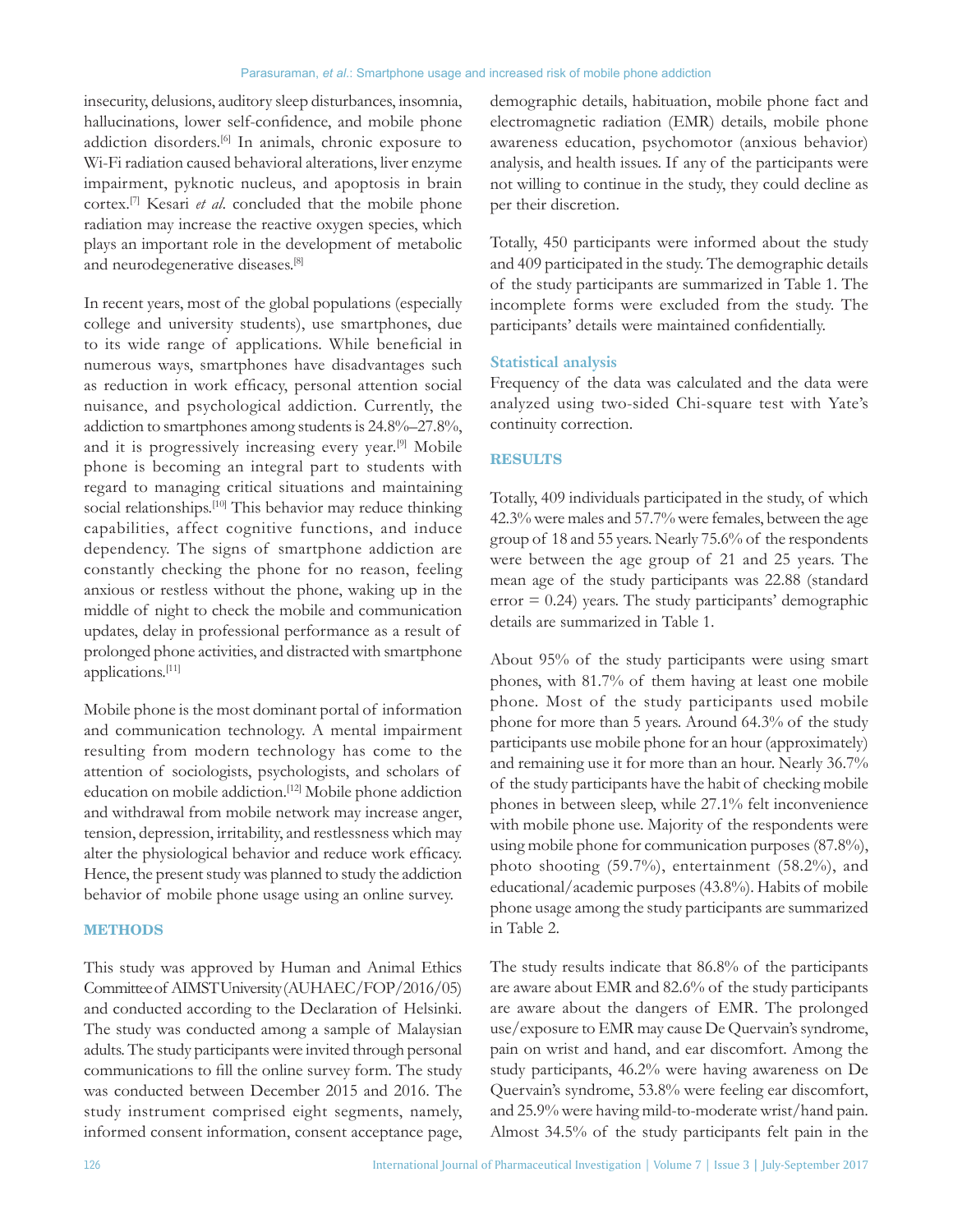| Parasuraman, et al.: Smartphone usage and increased risk of mobile phone addiction |  |  |  |  |  |
|------------------------------------------------------------------------------------|--|--|--|--|--|
|------------------------------------------------------------------------------------|--|--|--|--|--|

| Table 1: Demographic details of the study participants |                                   |
|--------------------------------------------------------|-----------------------------------|
| <b>Particulars</b>                                     | <b>Number of participants (%)</b> |
| Number of participants enrolled                        | 450                               |
| Number of participants                                 | 409                               |
| participated                                           |                                   |
| Male                                                   | 173 (42.3)                        |
| Female                                                 | 236 (57.7)                        |
| Age group (years)                                      |                                   |
| 20 <sub>20</sub>                                       | 60 (14.7)                         |
| $21 - 25$                                              | 309 (75.6)                        |
| 26-30                                                  | 17(4.2)                           |
| $31 - 35$                                              | 9(2.2)                            |
| $36 - 40$                                              | 6(1.5)                            |
| $41 - 45$                                              | 3(0.7)                            |
| $46 - 50$                                              | 2(0.5)                            |
| >51                                                    | 3(0.7)                            |
| Academic qualification                                 |                                   |
| Primary school education                               | 1(0.2)                            |
| Secondary school education                             | 74 (18.1)                         |
| Graduate (undergraduate degree)                        | 315 (77.0)                        |
| Graduate (postgraduate degree)                         | 19(4.6)                           |
| Occupation                                             |                                   |
| Student                                                | 335 (81.9)                        |
| Working (graduate)                                     | 60 (14.7)                         |
| Working (nongraduate)                                  | 14(3.4)                           |
| Accommodation                                          |                                   |
| Home                                                   | 112 (27.4)                        |
| Hostel                                                 | 297 (72.6)                        |
|                                                        |                                   |

wrist or at the back of the neck while utilizing smartphones [Table 3a]. Many of the study participants also agreed that mobile phone usage causes fatigue (12% agreed; 67.5% strongly agreed), sleep disturbance (16.9% agreed; 57.7% strongly agreed), and psychological disturbance (10.8% agreed; 54.8% strongly agreed) [Table 3b]. The study participants were having level 6 of awareness on mobile phone usage and EMR.

The behavioral analysis of the smartphone usage revealed that 70.4% of the study participants use smartphone longer than intended and 66.5% of the study participants are engaged for longer duration with smartphone. Nearly 57.7% of the study participants exercise control using their phones only for specific important functions. More number of study participants (58.2%) felt uncomfortable without mobile and were not able to withstand not having a smartphone, feeling discomfort with running out of battery (73.8%), felt anxious if not browsing through their favorite smartphone application (41.1%), and 50.4% of the study participants declared that they would never quit using smartphones even though their daily lifestyles were being affected by it. The study also revealed another important finding that 74.3% of smartphone users are feeling dependency on the use of smartphone. The addiction behavior analysis data of mobile phone are summarized in Table 4.

The study results also suggest that female participants were having more awareness than male participants  $(P < 0.001)$ 

| <b>Habituation</b>                   | <b>Number of participants (%)</b> |
|--------------------------------------|-----------------------------------|
| Type of mobile phone usage           |                                   |
| Smartphone                           | 390 (95.4)                        |
| Normal/basic phone                   | 2(0.5)                            |
| Both smartphone and normal/basic     | 17(4.2)                           |
| phone                                |                                   |
| Number of cell phones used by the    |                                   |
| study participants                   |                                   |
| 1                                    | 334 (81.7)                        |
| >1                                   | 75 (18.3)                         |
| Number of years of mobile phone      |                                   |
| usage by study participants (years)  |                                   |
| $5$                                  | 59 (14.4)                         |
| $6 - 10$                             | 263 (64.3)                        |
| $10 - 15$                            | 78 (19.1)                         |
| $15 - 20$                            | 9(2.2%)                           |
| Duration of mobile usage per day (h) |                                   |
| $<$ 1                                | 263 (64.3)                        |
| $<$ 2                                | 78 (19.1)                         |
| $<$ 3                                | 55 (13.4)                         |
| >3                                   | 13(3.2)                           |
| Frequency of mobile phone            |                                   |
| checking (times)<br>$0 - 10$         |                                   |
| $11 - 20$                            | 105(25.7)<br>104 (25.4)           |
| $21 - 30$                            | 150(36.7)                         |
| >30                                  | 50(12.2)                          |
| Checking mobile phone in-between     |                                   |
| sleep                                |                                   |
| Yes                                  | 150 (36.7)                        |
| No                                   | 259 (36.3)                        |
| Feeling inconvenience                |                                   |
| Yes                                  | 111(27.1)                         |
| No                                   | 298 (72.9)                        |
| Most frequently used application     |                                   |
| by study participants (multiple      |                                   |
| selections)                          |                                   |
| Communications                       | 359 (87.8)                        |
| Photo                                | 244 (59.7)                        |
| Entertainments                       | 238 (58.2)                        |
| Media                                | 236 (57.7)                        |
| Education                            | 179 (43.8)                        |
| Game                                 | 154 (37.7)                        |
| Sports                               | 74 (18.1)                         |
| Reading news and books               | 4(1.0)                            |
| Reminder and calendar                | 1(0.2)                            |

**Table 2: Habituation analysis of mobile phone usage**

[Table 5a] and were more dependent on smartphones than male participants (*P* < 0.05) [Table 5b]. Female participants were ready to quit using smartphones, if it affected daily lifestyle compared with male participants  $(P < 0.05)$ [Table 5b]. Habituation of mobile phone use and addiction behavior were compared between both genders of the study participants and are summarized in Table 5a and b, respectively.

A total of 297 participants were having accommodation in hostel, among them 39.6% of the study participants checked their mobile phone on an average of 21–30 times, a day, and 11.7% of the study participants checked their mobile phone more than 30 times a day. A total of 112 participants have accommodation in home, among them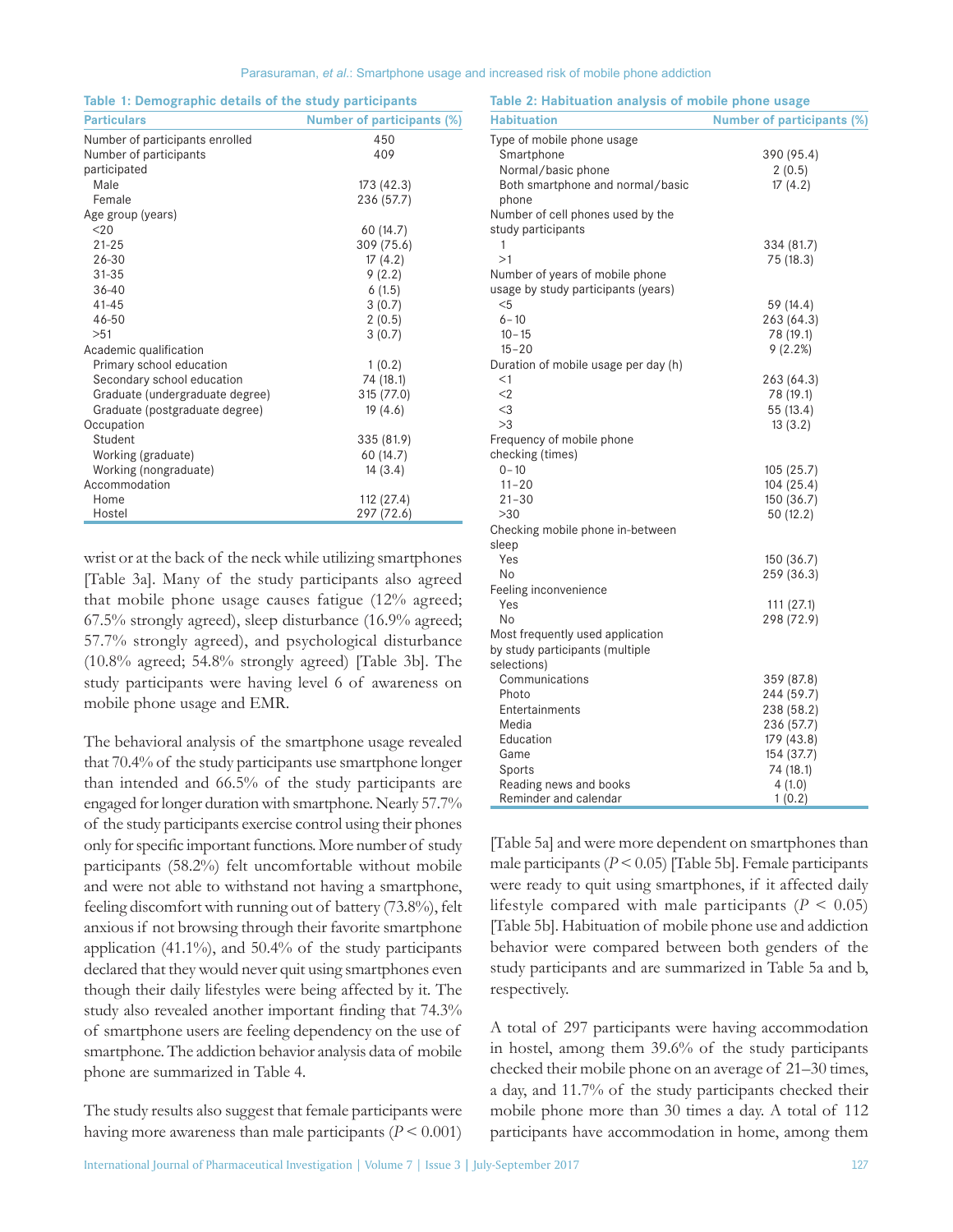28.6% of the study participants checked their mobile phone 21–30 times a day, and 13.4% of the study participants checked their mobile phone more than 30 times a day.

A total of 66.1% of participants having accommodation in home use their phones longer than intended, whereas 71.8% of participants having accommodation in hostel are using phone longer than intended. Forty-one (36.6%) and 109 (36.6%) participants from home and hotel checked mobile phone in-between sleep, respectively. About 67.9% of participants having accommodation in home felt dependent on mobile and it was the same for participants having accommodation in hostel (76.5%).

### **DISCUSSION**

The study results suggest that a significant number of the participants had addiction to mobile phone usage, but were not aware on it, as mobile phones have become an integral part of life. No significant differences were found on addiction behavior between the participants residing in hostel and homes.

| Table 3a: Analysis of awareness of mobile phone hazards |                                   |
|---------------------------------------------------------|-----------------------------------|
| <b>Particulars</b>                                      | <b>Number of participants (9)</b> |

| <b>Particulars</b>                 | <b>Number of participants (%)</b> |
|------------------------------------|-----------------------------------|
| Place of hand phone keeping        |                                   |
| In the bag                         | 152 (37.2)                        |
| Around pelvic area                 | 250 (61.1)                        |
| Around your neck                   | 7(1.7)                            |
| Awareness about EMR                |                                   |
| Yes                                | 355 (86.8)                        |
| N <sub>0</sub>                     | 54 (13.2)                         |
| Awareness on danger of EMR         |                                   |
| Yes                                | 338 (82.6)                        |
| <b>No</b>                          | 71 (17.4)                         |
| Awareness on De Quervain's         |                                   |
| syndrome/texting thumb             |                                   |
| Yes                                | 189 (46.2)                        |
| N <sub>0</sub>                     | 50 (12.2)                         |
| No idea                            | 170 (41.6)                        |
| Feeling of any ear discomfort      |                                   |
| while using mobile phone           |                                   |
| Yes                                | 220 (53.8)                        |
| No                                 | 359 (87.8)                        |
| Having any pain on wrist and hand  |                                   |
| because of smartphone use          |                                   |
| Yes                                | 106 (25.9)                        |
| No                                 | 303 (74.1)                        |
| Feeling torment/pain in the wrists |                                   |
| or at the back of the neck while   |                                   |
| utilizing a smartphone             |                                   |
| Yes                                | 141 (34.5)                        |
| No                                 | 268 (65.5)                        |

**Table 3b: Analysis of awareness of mobile phone hazards**

EMR: Electromagnetic radiation

Mobile phone abuse is rising as an important issue among the world population including physical problems such as eye problems, muscular pain, and psychological problem such as tactile and auditory delusions.<sup>[13]</sup> Along with mobile phone, availability of Wi-Fi facility in residence place and work premises also increases mobile phone dependence. The continuous and constant usage of mobile phone reduces intellectual capabilities and work efficacy. A study conducted in Chinese population (160 million out of the total 1.3 billion people) showed that people affected by mobile phone dependence have difficulty in focusing on work and are unsociable, eccentric, and use phones in spite of facing hazards or having knowledge of harmful effects of this form of electromagnetic pollution.[14]

The statement "I will never quit using my smartphone even though my daily lifestyles are affected by it" was statistically significant ( $P = 0.0229$ ). This points to a trend of mobile phone addiction among the respondents. This finding was discussed by Salehan and Negahban. They stated that this trend is due to the fast growth in the use of online social networking services (SNS). Extensive use of technology can lead to addiction. The use of SNS mobile applications is a significant predictor of mobile addiction. Their result showed that the use of SNS mobile applications is affected by both SNS network size and SNS intensity of the user. It has implications for academia as well as governmental and non-for-profit organizations regarding the effect of mobile phones on individual's and public health.<sup>[15]</sup> The health risks associated with mobile phones include increased chances of low self-esteem, anxiety or depression, bullying, eye strain and "digital or mobile phone thumb," motor vehicle accidents, nosocomial infections, lack of sleep, brain tumors and low sperm counts, headache, hearing loss, expense, and dishonesty. The prevalence of cell phone dependence is unknown, but it is prevalent in all cultures and societies and is rapidly rising.<sup>[16]</sup> Relapse rate with mobile phone addiction is also high, which may also increase the health risk and affect cognitive function. Sahin *et al*. studied mobile phone addiction level and sleep quality in 576 university students and found that sleep quality worsens with increasing addiction level.<sup>[17]</sup>

The statement "Feeling dependent on the use of smartphone" was also statistically significant ( $P = 0.0373$ ). This was also

| <b>Particulars</b>                                                       |           |            |            | Strongly agree (%) Agree (%) Disagree (%) Strongly disagree (%) |
|--------------------------------------------------------------------------|-----------|------------|------------|-----------------------------------------------------------------|
| Thinking that mobile phone usage causing fatigue                         | 49 (12.0) | 276 (67.5) | 74 (18.1)  | 10(2.4)                                                         |
| Thinking that cell phone usage causing sleep disturbance                 | 69 (16.9) | 236 (57.7) | 87 (21.3)  | 17(4.1)                                                         |
| Thinking that cell phone usage causing Gastrointestinal trac disturbance | 8 (2)     | 119(29.1)  | 241 (58.9) | 41 (10.0)                                                       |
| Thinking that cell phone usage causing mental/psychological disturbance  | 44 (10.8) | 224 (54.8) | 120 (29.3) | 21(5.1)                                                         |
|                                                                          |           |            |            |                                                                 |

GIT: Gastrointestinal tract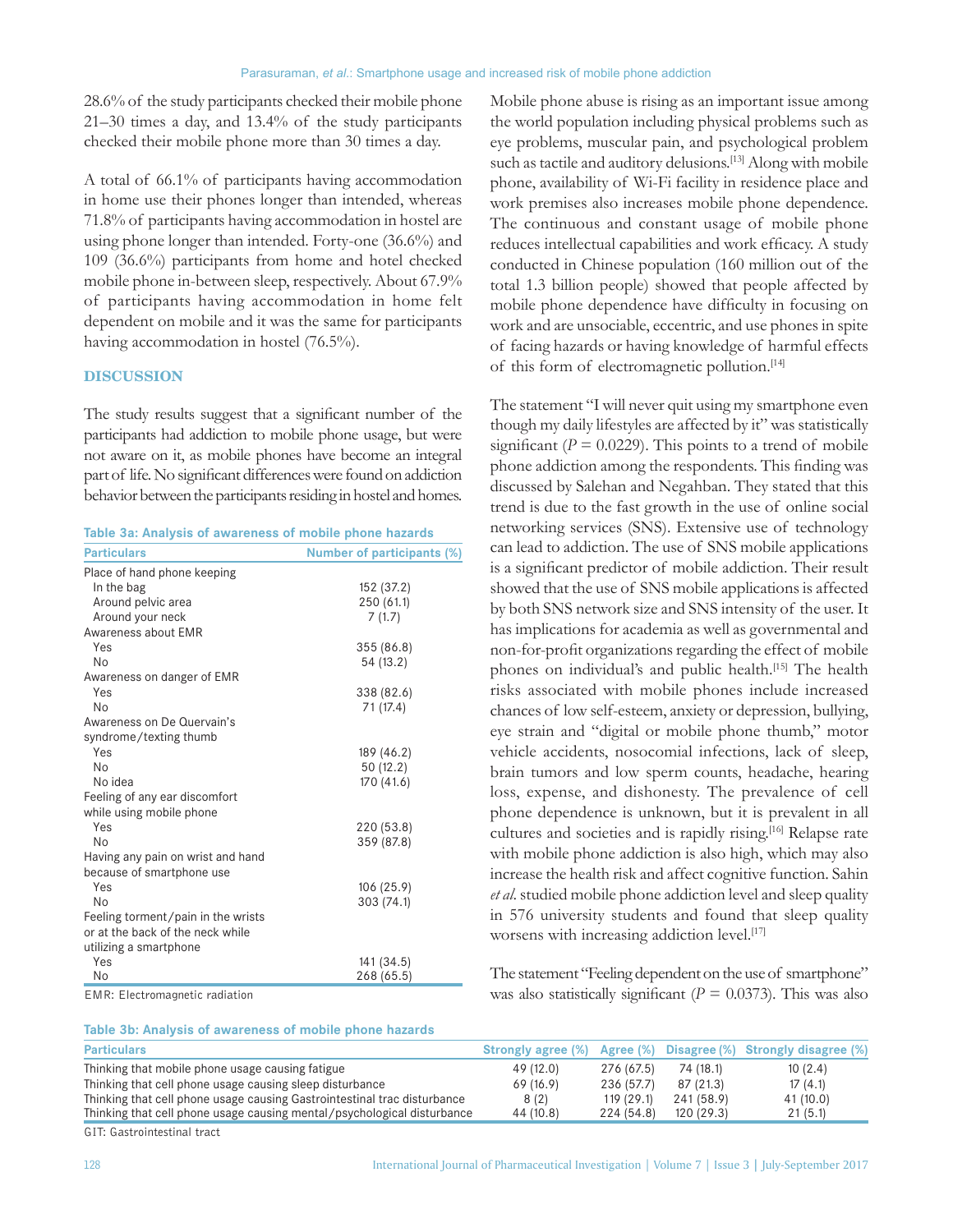explored by Richard *et al*. among 404 university students regarding their addiction to smartphones. Half of the respondents were overtly addicted to their phones, while one in five rated themselves totally dependent on their smartphones. Interestingly, higher number of participants felt more secure with their phones than without. Using their phones as an escapism was reported by more than half of the respondents.

| Table 4: Addiction behavior analysis of mobile phone |  |  |  |
|------------------------------------------------------|--|--|--|
|------------------------------------------------------|--|--|--|

| <b>Particulars</b>                                                                                          | <b>Number of</b><br>participants (%) |                           |  |
|-------------------------------------------------------------------------------------------------------------|--------------------------------------|---------------------------|--|
|                                                                                                             | Yes                                  | No                        |  |
| Awareness on time spend in smartphone<br>Utilization of smartphone longer than<br>intended                  | 249 (60.88)<br>288 (70.4)            | 160 (39.12)<br>121 (29.6) |  |
| Finding too much of time are engaged with<br>smartphone                                                     | 272 (66.5)                           | 137(33.5)                 |  |
| Having control on using phone on specific<br>objectives                                                     | 236 (57.7)                           | 173(42.3)                 |  |
| Missing planned work because of<br>smartphone use                                                           | 150 (36.7)                           | 259 (63.3)                |  |
| Feeling of missing normal social life using<br>smartphone                                                   | 114 (27.9)                           | 296 (72.1)                |  |
| Experiencing difficulties in regular<br>day-to-day life (such as problems in<br>completing job assignments) | 129 (31.5)                           | 280 (68.5)                |  |
| Won't be able to withstand of not having a<br>smartphone                                                    | 238 (58.2)                           | 171(41.8)                 |  |
| Feeling impatient and fretful when not<br>conserving smartphone                                             | 196 (47.9)                           | 213 (52.1)                |  |
| Having my smartphone in my mind even<br>when i am not using it                                              | 120 (29.3)                           | 289 (70.7)                |  |
| Feeling discomfort when your smartphone<br>is running out of battery                                        | 302 (73.8)                           | 107(26.2)                 |  |
| Feeling anxious if you not check your<br>favorite smartphone application                                    | 168(41.1)                            | 241 (58.9)                |  |
| I will never quit using my smartphone even<br>though my daily lifestyles are affected<br>by it              | 206 (50.4)                           | 203 (49.6)                |  |
| Feeling dependent on the use of<br>smartphone                                                               | 304 (74.3)                           | 105(25.7)                 |  |
| Having any health issues due to use of<br>smartphone                                                        | 60 (14.7)                            | 349 (85.3)                |  |

This study revealed an important fact that people are not actually addicted to their smartphones *per se;* however, it is to the entertainment, information, and personal connections that majority of the respondents were addicted to.<sup>[18]</sup>

The 2015 statistical report from the British Chiropractic Association concluded that 45% of young people aged 16–24 years suffered with back pain. Long-term usage of smart phone may also cause incurable occipital neuralgia, anxiety and depression, nomophobia, stress, eyesight problem, hearing problems, and many other health issues.<sup>[19]</sup>

A study conducted among university students of Shahrekord, Iran, revealed that 21.49% of the participants were addicted to mobile phones, 17.30% participants had depressive disorder, 14.20% participants had obsessivecompulsive disorder, and 13.80% had interpersonal sensitivity.<sup>[12]</sup> Nearly 72% of South Korean children aged 11–12 years spend 5.4 h a day on mobile phones, 25% of those children were considered addicts to smartphones.<sup>[20]</sup> Thomée *et al.* collected data from 4156 adults aged between 20 and 24 years and observed no clear association between availability demands or being awakened at night and the mental health outcomes.[21] Overuse of mobile phone can lead to reduced quality of interpersonal relationships and lack of productivity in daily life. The study outcome from different studies showed variable results on addictive behavior on mobile phone usage. The fact is over-/longtime usage of mobile phone may cause behavioral alteration and induce addictive behavior.

### **CONCLUSION**

This study suggests that most of the study participants are aware about mobile phone/radiation hazards and many of them developed dependent behavior

**Table 5a: Comparison of habituation of mobile phone usage between genders**

| <b>Particulars</b>                                                              | <b>Response</b> | Male $(\%)$ | Female (%) | <b>Level of significance</b> |
|---------------------------------------------------------------------------------|-----------------|-------------|------------|------------------------------|
| Checking mobile phone in-between sleep                                          | Yes             | 69 (39.9)   | 81 (34.3)  | 0.2940                       |
|                                                                                 | <b>No</b>       | 104(60.1)   | 155(65.7)  |                              |
| Feeling inconvenience                                                           | Yes             | 53 (30.6)   | 58 (24.6)  | 0.2117                       |
|                                                                                 | No              | 120(69.4)   | 178 (75.4) |                              |
| Awareness about EMR                                                             | Yes             | 140 (80.9)  | 215(91.5)  | 0.0043                       |
|                                                                                 | No.             | 33(19.1)    | 20(8.5)    |                              |
| Awareness on the danger of EMR                                                  | Yes             | 140 (80.9)  | 198 (83.9) | 0.5143                       |
|                                                                                 | No              | 33(19.1)    | 38(16.1)   |                              |
| Awareness on De Quervain's syndrome/texting thumb                               | Yes             | 80 (46.2)   | 109(46.2)  | 0.9910                       |
|                                                                                 | No.             | 93 (53.8)   | 127(53.8)  |                              |
| Feeling of any ear discomfort while using mobile phone                          | Yes             | 23(13.3)    | 27(11.4)   | 0.6798                       |
|                                                                                 | No.             | 150 (86.7)  | 209 (88.6) |                              |
| Having any pain on wrist and hand because of smartphone use                     | Yes             | 45(26.0)    | 61(25.8)   | 0.9702                       |
|                                                                                 | No.             | 128 (74.0)  | 175 (74.2) |                              |
| Feeling torment/pain in the wrists or at the back of the neck while utilizing a | Yes             | 61(35.3)    | 80 (33.9)  | 0.8564                       |
| smartphone                                                                      | No.             | 112 (64.7)  | 156(66.1)  |                              |

All the values are numbers of responses, The data were analyzed using two-sided Chi-square test with Yate's continuity correction. EMR: Electromagnetic radiation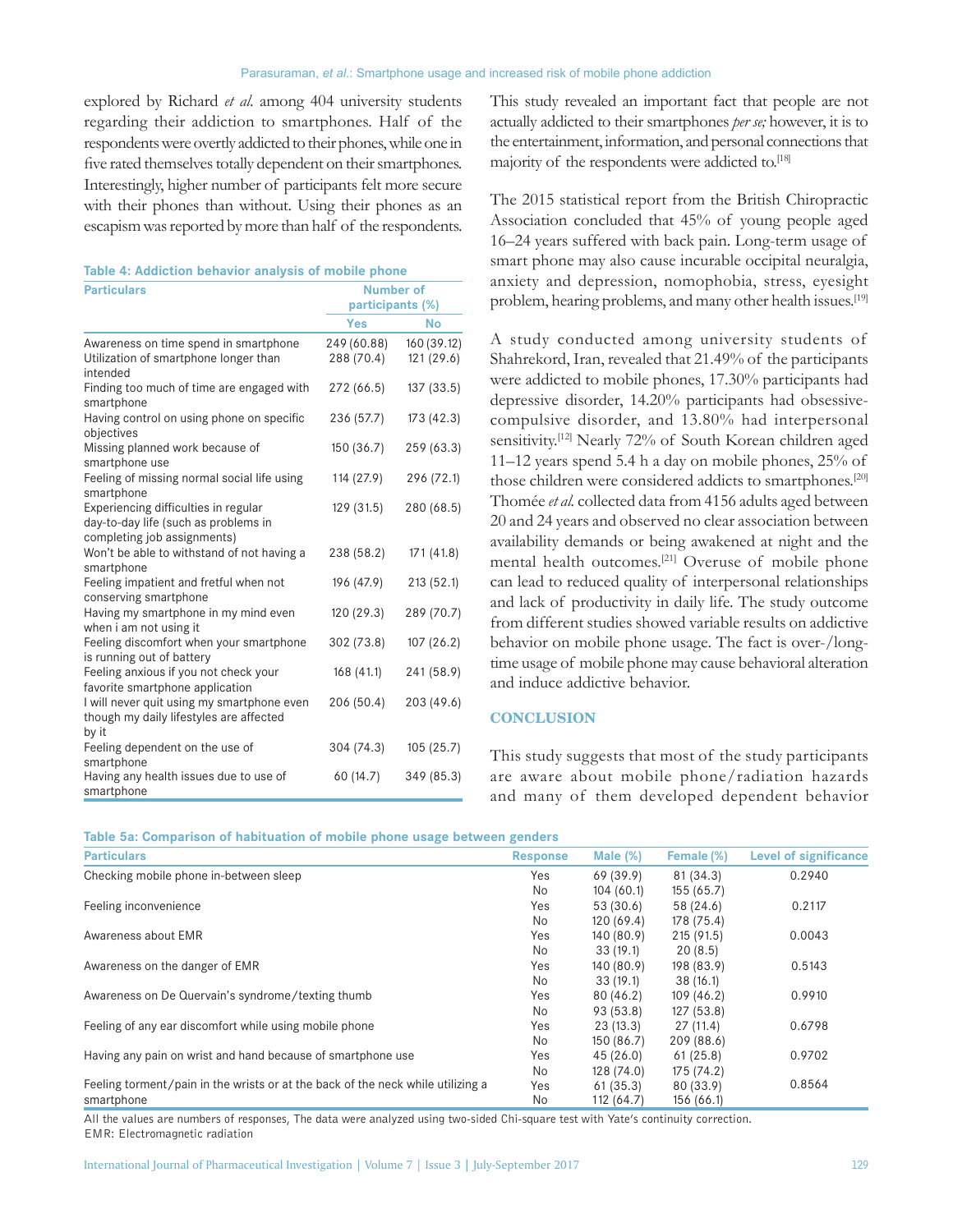| <b>Particulars</b>                                                                    |            |                         | Response Male (%) Female (%) | <b>Level of</b><br>significance |
|---------------------------------------------------------------------------------------|------------|-------------------------|------------------------------|---------------------------------|
| Awareness on<br>time spend in                                                         | Yes<br>No. | 101<br>72               | 148<br>88                    | 0.4330                          |
| smartphone<br>Utilization of<br>smartphone longer                                     | Yes<br>No  | 122 (70.5)<br>51 (29.5) | 166 (70.3)<br>70 (29.7)      | 0.9684                          |
| than intended<br>Finding too much of<br>time are engaged                              | Yes<br>No  | 108 (62.4)<br>65 (37.6) | 164 (69.5)<br>72 (30.5)      | 0.1647                          |
| with smartphone<br>Having control on<br>using phone on                                | Yes<br>No. | 99 (57.2)<br>74 (42.8)  | 137 (58.1)<br>99 (41.9)      | 0.9477                          |
| specific objectives<br>Missing planned<br>work because of                             | Yes<br>No. | 56 (32.4)<br>117 (67.6) | 94 (39.8)<br>142 (60.2)      | 0.1491                          |
| smartphone use<br>Feeling of missing<br>normal social life                            | Yes<br>No. | 48 (27.7)<br>125 (72.3) | 66 (28.0)<br>170 (72.0)      | 0.9608                          |
| using smartphone<br>Experiencing<br>difficulties in regular                           | Yes<br>No  | 56 (32.4)<br>117 (67.6) | 73 (30.9)<br>163 (69.1)      | 0.8404                          |
| day-to-day life<br>Won't be able<br>to withstand<br>of not having a                   | Yes<br>No  | 101 (58.4)<br>72 (41.6) | 137 (58.1)<br>99 (41.9)      | 0.9466                          |
| smartphone<br>Feeling impatient<br>and fretful when<br>not conserving                 | Yes<br>No. | 89 (51.4)<br>84 (48.6)  | 107(45.3)<br>129 (54.7)      | 0.2623                          |
| smartphone<br>Having my<br>smartphone in my<br>mind even when I                       | Yes<br>No  | 57 (32.9)<br>116 (67.1) | 63 (26.7)<br>173 (73.3)      | 0.2069                          |
| am not using it<br>Feeling discomfort<br>when your<br>smartphone is<br>running out of | Yes<br>No  | 125 (72.3)<br>48 (27.7) | 177 (75.0)<br>59 (25.0)      | 0.2069                          |
| battery<br>Feeling anxious if<br>you not check your<br>favorite smartphone            | Yes<br>No. | 79 (45.7)<br>94 (54.3)  | 89 (37.7)<br>147 (62.3)      | 0.1302                          |
| application<br>I will never<br>quit using my<br>smartphone even<br>though my daily    | Yes<br>No  | 99 (57.2)<br>74 (42.8)  | 107 (45.3)<br>129 (54.7)     | 0.0229                          |
| lifestyles are<br>affected by it<br>Feeling dependent<br>on the use of                | Yes<br>No. | 119 (68.8)<br>54 (31.2) | 185 (78.4)<br>51 (21.6)      | 0.0373                          |
| smartphone<br>Having any health<br>issues due to the<br>use of smartphone             | Yes<br>No  | 28 (16.2)<br>145 (83.8) | 32 (13.6)<br>204 (86.4)      | 0.5485                          |

**Table 5b: Comparison of addiction behavior between genders**

All the values are numbers of responses. The data were analyzed using two‑sided Chi‑square test with Yate's continuity correction

with smartphone. No significant changes were found on mobile phone dependency behavior between participants having accommodation in house and hostel. One-fourth of the study population is having a feeling of wrist and hand because of smartphone usage which may lead to further physiological and physiological complications.

#### **Limitations**

- Cluster sampling from a wider population base could have provided a more clear idea regarding the topic of interest
- Increasing the time frame and number of study phases was not possible due to logistical issues
- Impact of smartphone addiction on sleep pattern could have been studied in-depth.

# **Financial support and sponsorship** Nil.

## **Conflicts of interest**

There are no conflicts of interest.

#### **REFERENCES**

- 1. Meet Marty Cooper The Inventor of the Mobile Phone. Available from: http://www.news.bbc.co.uk/2/hi/programmes/click\_ online/8639590.stm. [Last accessed on 2016 Nov 02].
- 2. ICT Facts and Figures-The World in 2015. Available from: https://www.itu.int/en/ITU-D/Statistics/Documents/facts/ ICTFactsFigures2015.pdf. [Last accessed on 2016 Nov 02].
- 3. Duerson MH. We're Addicted to our Phones: 84% Worldwide say they couldn't go a Single day without their Mobile Device in their Hand. New York Daily News. Available from: http://www.nydailynews. com/life-style/addicted-phones-84-worldwide-couldn-single-daymobiledevice-hand-article-1.1137811. [Last accessed on 2016 Nov 05].
- 4. Wallace K. Half of Teens Think they're Addicted to their Smartphones. Available from: http://www.edition.cnn.com/2016/05/03/health/ teens-cell-phone-addiction-parents/. [Last accessed on 2016 Nov 05].
- 5. Billieux JL, van der Linden M, Rochat L. The role of impulsivity in actual and problematic use of the mobile phone. Appl Cogn Psychol 2008;22:1195-210.
- 6. Peraman R, Parasuraman S. Mobile phone mania: Arising global threat in public health. J Nat Sci Biol Med 2016;7:198-200.
- 7. Parasuraman S, Kah Yee SW, Chuon BL, Ren LY. Behavioural, biochemical, and pathological alterations induced by electromagnetic radiation in Sprague-Dawley rats. BLDE Univ J Health Sci 2016;1:61-3.
- 8. Kesari KK, Siddiqui MH, Meena R, Verma HN, Kumar S. Cell phone radiation exposure on brain and associated biological systems. Indian J Exp Biol 2013;51:187-200.
- Jeong HS, Lee YS. Smartphone addiction and empathy among nursing students. Adv Sci Technol Lett 2015;88:224-8.
- 10. Roberts JA, Yaya LH, Manolis C. The invisible addiction: Cell-phone activities and addiction among male and female college students. J Behav Addict 2014;3:254-65.
- 11. Chen H. Asia's Smartphone Addiction. Available from: http://www. bbc.com/news/world-asia-33130567. [Last accessed on 2016 Nov 05].
- 12. Babadi-Akashe Z, Zamani BE, Abedini Y, Akbari H, Hedayati N. The relationship between mental health and addiction to mobile phones among university students of Shahrekord, Iran. Addict Health 2014;6:93-9.
- 13. De-Sola J, Talledo H, Rubio G, de Fonseca FR. Development of a mobile phone addiction craving scale and its validation in a Spanish adult population. Front Psychiatry 2017;8:90.
- 14. Mobile Phone Addiction Plagues Chinese Youth. Available from: http://www.timesofindia.indiatimes.com/home/science/Mobilephone-addiction-plagues-Chinese-youth/articleshow/5836.cms. [Last accessed on 2017 Jan 15].
- 15. Salehan M, Negahban A. Social networking on smartphones: When mobile phones become addictive. Comput Hum Behav 2013;29:2632-9.
- 16. Bhatia MS. Cell Phone Dependence A new diagnostic entity. Delhi